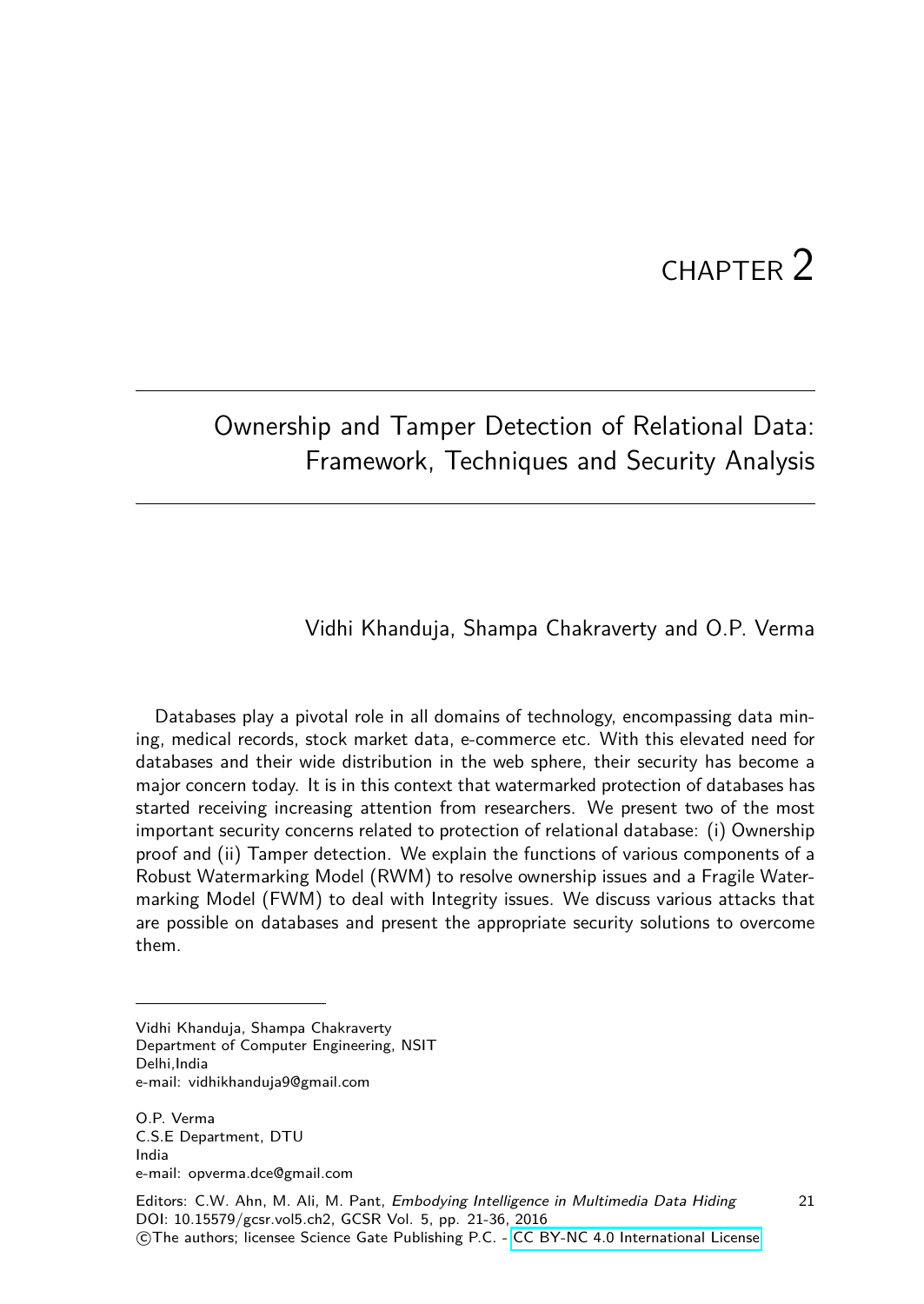# **2.1 Introduction**

In today's technology-driven world, databases are maintained and utilized by virtually each and every web application running on a host of electronic gadgets. Whether they are sold in pieces for data mining applications such as outsourced stock market data, consumer behaviour data, power consumption data and weather data or built and maintained in-house such as by e-commerce sites and hospitals for storing the medical history of patients, databases play a pivotal role in conducting businesses. However, businesses have become increasingly sensitive about the security of digital databases due to the barrage of internet-based attacks that are possible. Malicious or innocuous attacks on databases can obliterate sensitive information, incur legal procedures, cause financial losses and vilify a productive business environment.

It is in the context of the above scenario that watermarked protection of databases has started receiving increasing attention from researchers. Digital watermarking is a technologically protective self help measure that is widely used now. All watermarking techniques designed must satisfy the following properties [\[3,](#page-14-0) [2\]](#page-13-0):

- 1. **Imperceptibility:** The amount of perturbations that can be made to data, such that its usability is still maintained, defines imperceptibility. Encyclopedia Britannica has embedded watermarking by making small changes to population and surface area of countries. Since weather data can tolerate errors in daily temperatures of 1-2 degrees, Met departments embed watermarks in appropriate fields of their databases. The usability constraints of an application hint at where in a database, the watermark can be concealed. Even in the world of analog media, publishers of books of mathematical tables such as logarithm tables and astronomical ephemerides have been deliberately introducing small errors in their tables for centuries to identify pirated copies.
- 2. **Blind Watermarking:** A watermarking technique is blind if it does not require the original un-watermarked database for watermark extraction. Blind watermarking is also referred to as oblivious watermarking.
- 3. **Embedding effectiveness:** The watermarking system should successfully embed a watermark in a randomly selected database. The technique should not be specific to any particular database.
- 4. **Robustness:** This is the ability of the watermark to resist perturbations caused by benign or malicious attacks. For many copyright controlled applications, robustness is of major concern. The watermarks should be embedded in a manner such that the watermark can be recovered even after random alterations caused by different attacks.
- 5. **Security:** According to Kerckhoff's law [\[3\]](#page-14-0), watermarking algorithms are publically known to everyone. Its security lies in the cryptographic key. A watermarking technique is secure if an attacker is not able to detect or remove the watermark even after knowing the algorithms for embedding and extraction.
- 6. **Low-complexity:** In any watermark scheme, the insertion, detection and extraction processes must employ efficient algorithms with low time complexity.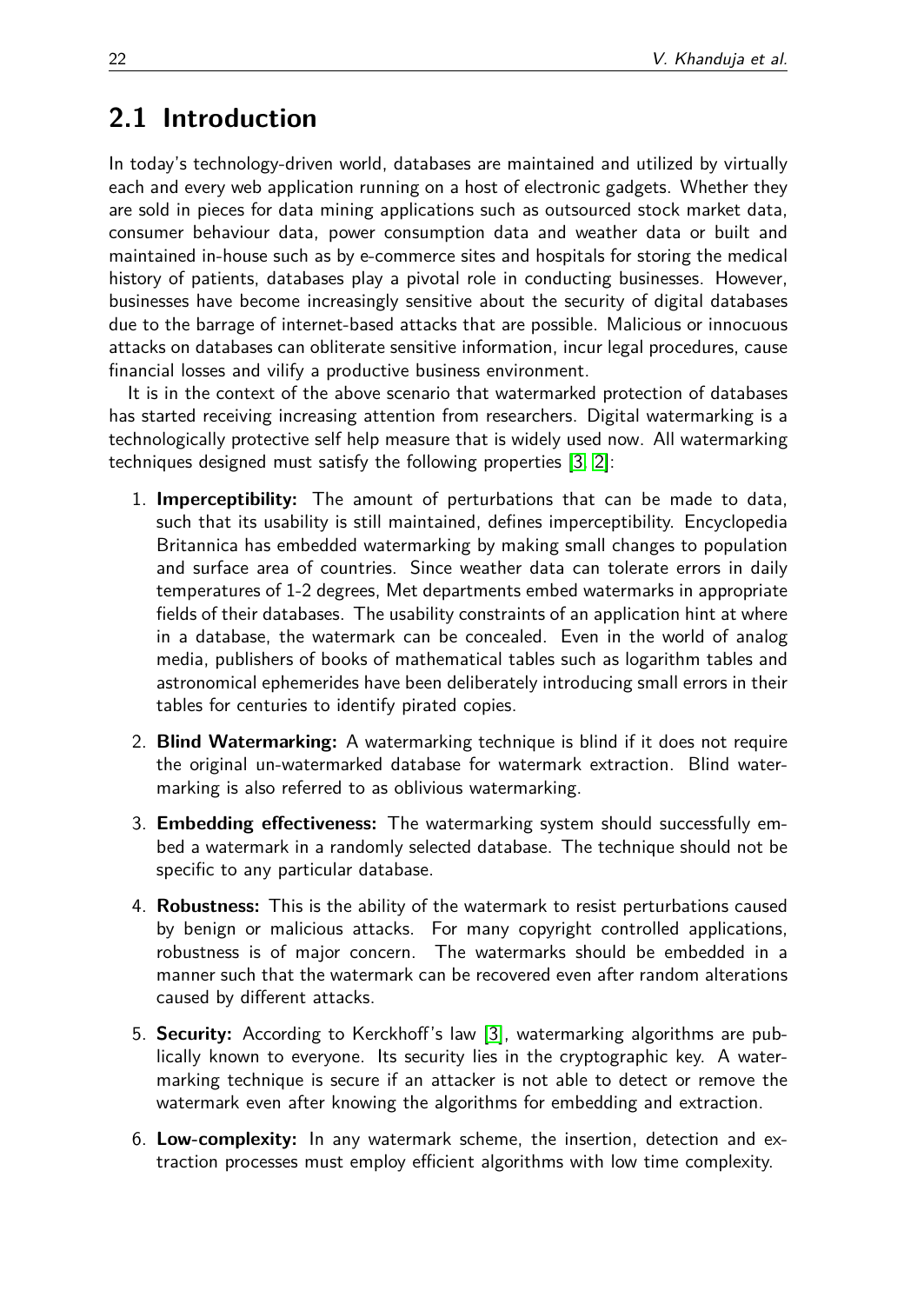- 7. **Accuracy:** It is the probability of detecting our watermark in someone else's non watermarked relation. It is commonly referred as false hit. For a system to be accurate, this should be low.
- 8. **Incremental Updatability:** Watermarks should be incrementally up-datable; as the attribute values of the tuples in database are altered (added, modified or deleted) the watermark should be recomputed for only such modified tuples.

In this chapter we present the watermarking model for ownership proof and tamper detection of relational databases satisfying the above properties. The chapter discusses and analyses various existing techniques to make the model secure against attacks.

This chapter commences by presenting the state-of-the-art in the area of watermark digital databases. It then covers two most important security concerns related to relational database protection: (i) Ownership proof and (ii) Tamper detection. We present the Robust Watermarking Model (RWM) explaining its components for ownership proof in Section [2.3.](#page-3-0) In Section [2.4,](#page-8-0) we present a Fragile Watermarking Model (FWM) for tamper detection and discuss the functioning of various components involved in it. In Section [2.5,](#page-10-0) we discuss various attacks that are possible on databases and present the appropriate security solutions to overcome them. This chapter concludes by summarizing the state-of-the-art and discussing the future research scope in watermarking databases.

## **2.2 Literature Survey**

The idea of watermarking relational databases was first proposed by Agrawal et. al. in 2003 [\[3,](#page-14-0) [2\]](#page-13-0). He proposed a robust technique to embed watermark in selected numeric attribute of the certain selected tuples. Various attacks possible on databases are also discussed in these papers. Later, authors of [\[7,](#page-14-1) [8,](#page-14-2) [20\]](#page-15-0) have proposed their own techniques to enhance this work. In [\[7\]](#page-14-1), Cui, Qin and Sheng have proposed weighted algorithm. The technique assigns the weight to attributes according to their significance. The advantage is that the attribute with high rank has more chance to be marked than less important ones. In [\[8\]](#page-14-2), Farfoura et.al., have proposed time-stamping based protocol to resolve additive attacks. The embedding process was reversible so that original values can be regained after extraction. In [\[20\]](#page-15-0), authors have proposed a technique that marks multiple attributes with varying number of candidate bit positions within a single tuple. This results in more potential locations for embedding and hence, watermark is scattered throughout the database.

Certain statistical properties based on watermarking techniques are proposed in the literature [\[21,](#page-15-1) [26,](#page-15-2) [27\]](#page-15-3). Here, modifications are permitted according to the constraints of statistical properties of the selected attribute. The use of optimization techniques like Genetic Algorithm (GA) and bacterial foraging algorithms (BFA) further enhances the security of such watermarking schemes [\[14,](#page-14-3) [21,](#page-15-1) [26\]](#page-15-2). In [\[21\]](#page-15-1), BFA is utilized which gives nearly global optimal values for target attributes, bounded by data usability constraints. This scheme enhances robustness, efficiency and imperceptibility. To reduce execution time, the parameters of BFA are tuned experimentally.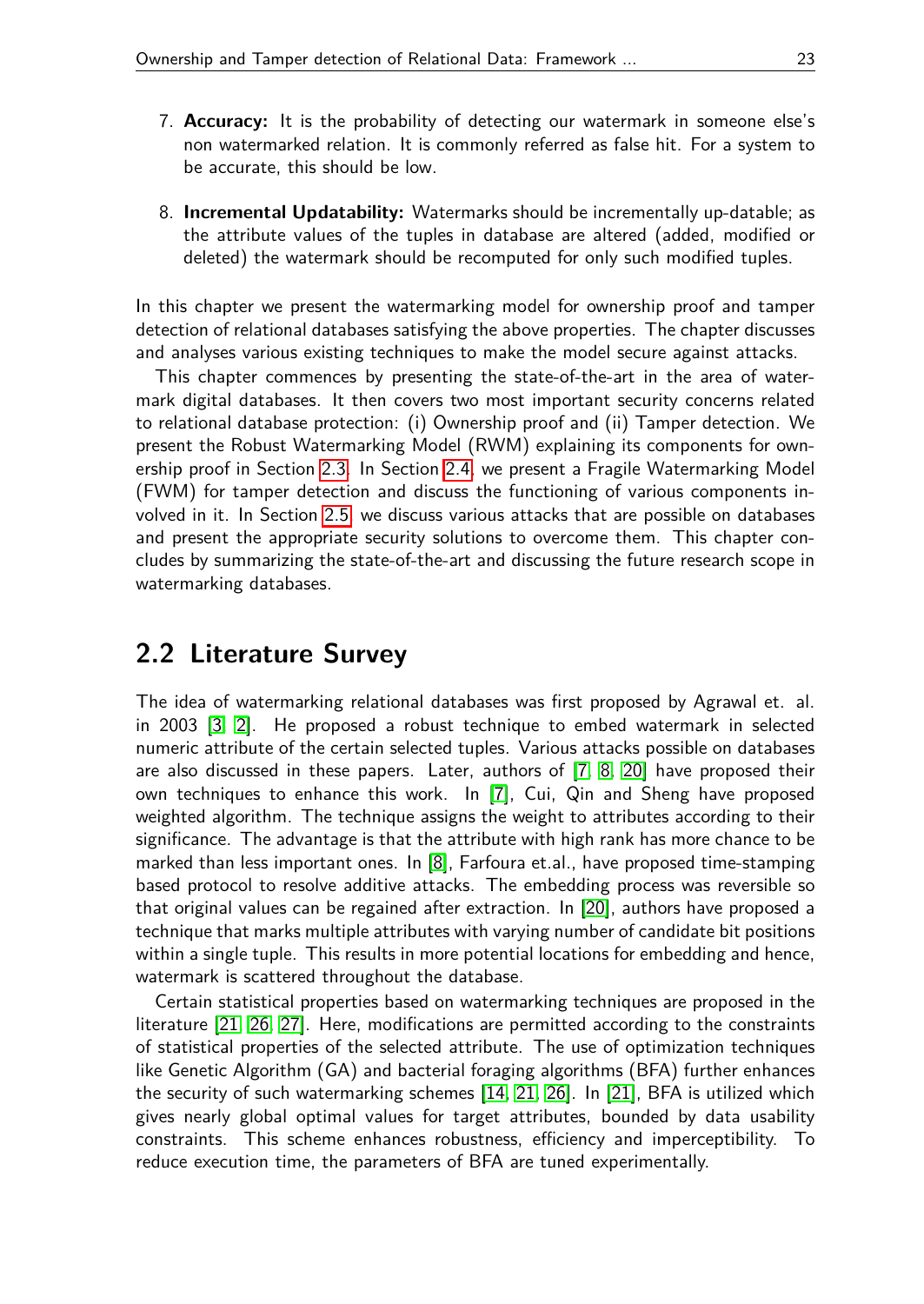In later works, watermarking techniques started targeting attributes of varied data types apart from numeric. This includes float [\[8\]](#page-14-2), text [\[13,](#page-14-4) [19\]](#page-15-4) and categorical data types [\[16\]](#page-14-5). An information-centric data recovery watermarking technique is proposed in [\[18\]](#page-14-6). The central idea in this paper was that for many practical applications, it is not the raw data per se, but the information conveyed by it that is relevant and must be preserved at all cost [\[18\]](#page-14-6). Robust watermarks resist modifications, thereby serving as copyright indicators. In contrast, fragile watermarks become noticeable after the slightest modification. They serve to prove the fact that tampering has occurred in a suspect database. The works of [\[5,](#page-14-7) [10,](#page-14-8) [11,](#page-14-9) [15,](#page-14-10) [22\]](#page-15-5) exist in the literature proposing tamper detection schemes. In cases where fragility is the primary objective, the watermark acts as a signature of the entire database and is secretly concealed in it.

Recently in [\[9\]](#page-14-11), the authors proposed a robust scheme based on circular histogram modulation that can also be used to verify the integrity of the database. This is achieved by adding two different watermarks, one for ensuring robustness and the second one for incorporating fragility and reversibility. In [\[12\]](#page-14-12), the authors have surveyed the state-of-the-art in watermarking techniques for relational databases. They categorize the techniques based on their intent, granularity level, watermark information and cover type. The cover type describes the data type of the target attribute where a watermark bit is concealed.

# <span id="page-3-0"></span>**2.3 Robust Watermarking Model for Relational Databases (RWM)**

Robust techniques are applied to resolve ownership issues. The watermark is embedded into the database redundantly so that watermark can be extracted successfully even after alterations introduced by an attacker. We now explain the robust watermarking model (RWM) for piracy detection.

In order to detect piracy, firstly a watermark that represents some information associated with the owner is prepared. This is embedded robustly into the database with minimum data modification. Sometimes, the watermark is registered with a Trusted Third Party (TTP) to provide transparent security [\[8\]](#page-14-2). The components of RWM are shown in Fig.[\(2.1\)](#page-4-0).

#### **2.3.1 Watermark Preparator**

This component is responsible for selecting and securing the watermark with a secret key before embedding it into the database. The watermark selected must represent the owner's identity in order to prove ownership conclusively. Some of the early researches in this domain lack this aspect, simply treating the watermark as a string of bits to be embedded [\[3,](#page-14-0) [2,](#page-13-0) [26,](#page-15-2) [27,](#page-15-3) [13,](#page-14-4) [29\]](#page-15-6).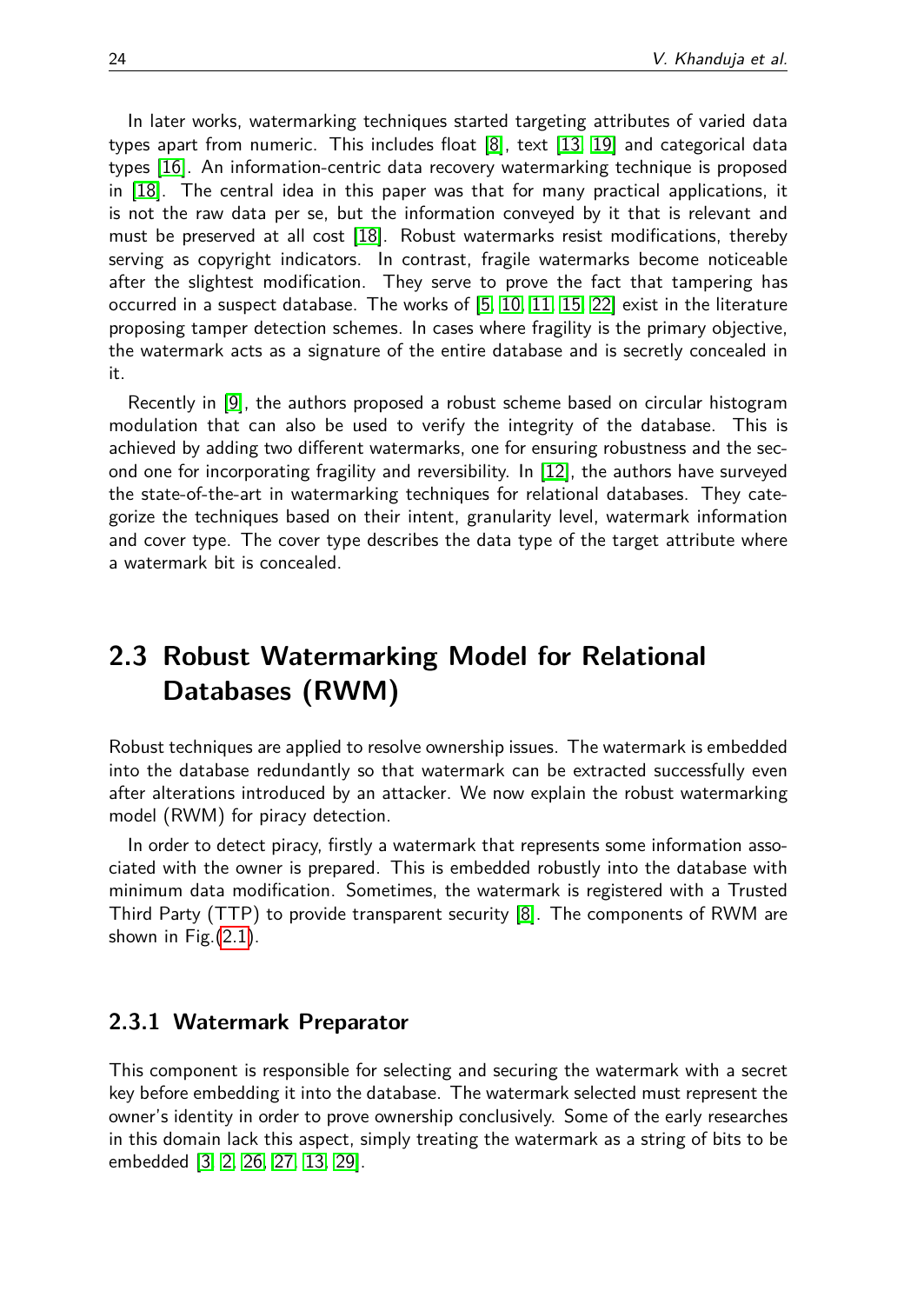

<span id="page-4-0"></span>Figure 2.1: Components of RWM.

#### **2.3.1.1 Watermark selection**

The watermark is generally selected by the owner of the database. This selected watermark is made cryptographically secure and then the resulting ciphertext is embedded into database. If we embed the watermark say the owner's identity directly then an attacker can easily guess the watermark knowing the owner of the database. On guessing the closest watermark and the algorithm, it is not impossible to crack the keys used. Hence, an attacker can claim that this is his/her database by successfully extracting the correct watermark in case of dispute with the owner.

#### **2.3.1.2 Watermark security**

To secure the watermark, encryption is performed on selected watermark. For this purpose cryptographic techniques such as playfair encryption [\[16\]](#page-14-5) or one-way hash functions can be used [\[18,](#page-14-6) [21\]](#page-15-1). Use of hash function is highly beneficial. Apart from security, hashing fixes the length of variable-sized watermark. This gives the owner the liberty to select his own watermark; one can select large files such as an image, audio or even video also to be embedded as watermark [\[21\]](#page-15-1). Finally, taking a hash to represent the shortened reference to original selected entity serves the purpose of creating a watermark effectively.

#### **2.3.1.3 Watermark for identification**

In order to prove ownership along with identification, the owner's biometric feature such as voice or fingerprint [\[17,](#page-14-13) [28\]](#page-15-7) can be used to create a watermark. The choice of voice as the distinguishing factor is influenced by its low deployment cost, universality and ease of use. Technically, Equal Error rate of voice is very less i.e. less than  $1\%$  as compared to approximately  $4\%$  for iris and face [\[1\]](#page-13-1). Equal error rate is the decision threshold of a system at which false rejections will be approximately equal to the proportion of false acceptances. It is one of the best methods of determining the efficacy of the biometric method. In [\[17\]](#page-14-13), authors generated a watermark by creating a statistical model of the features extracted from the owner's voice. This precludes the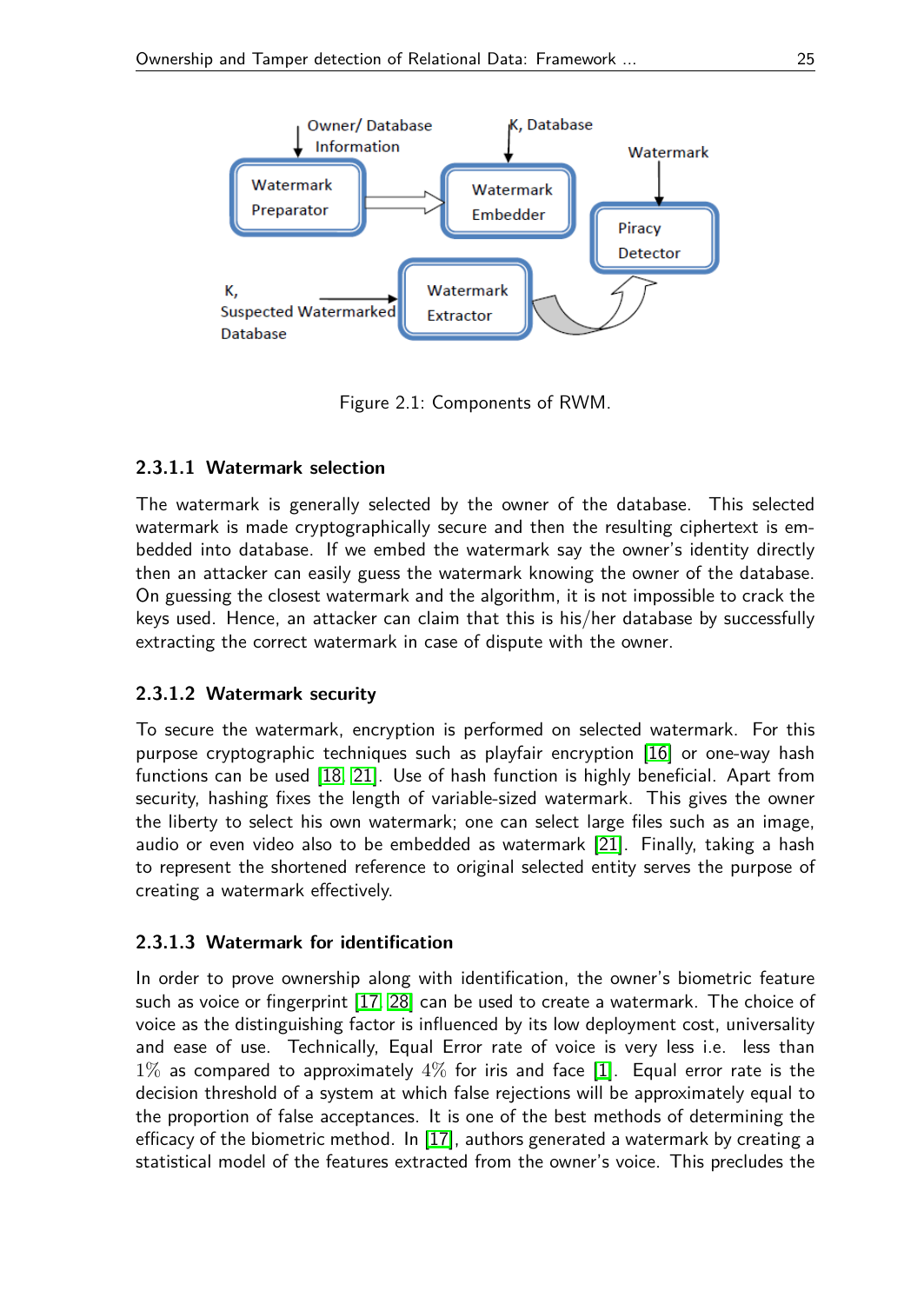owner from pre-registering his/her watermark and the associated registration costs. The extracted watermark identifies the real owner and provides a biologically secured technological measure for database protection saving the owner from the costs of preregistering her watermark. Other techniques of preparing watermarks include image based watermarking techniques [\[4,](#page-14-14) [6,](#page-14-15) [24\]](#page-15-8) and cloud theory [\[23,](#page-15-9) [29\]](#page-15-6).

### **2.3.2 Watermark Embedder**

This component is responsible for embedding the watermark into the database. The prepared watermark is embedded in algorithmically determined secret positions of selected candidate attributes in the database. It is obviously desirable that the error which is introduced due to embedding is kept to a minimum possible level. At the same time, the procedure must impart a degree of randomness to ensure greater protection against attacks. To introduce randomness, firstly the database is subjected to a virtual partitioning process. The position of each tuple in the database is virtually shuffled. Further selection of candidate embed positions is done according to this reordered arrangement. Selection of candidate positions may involve the following steps:

i. Selection of tuples: Some of the watermarking techniques embed watermark bits into all the tuples in the database [\[4,](#page-14-14) [26,](#page-15-2) [29\]](#page-15-6), while some select a subset of the tuples to embed watermark bits [\[3,](#page-14-0) [2,](#page-13-0) [7,](#page-14-1) [8,](#page-14-2) [20,](#page-15-0) [17,](#page-14-13) [23,](#page-15-9) [24,](#page-15-8) [28\]](#page-15-7). Embedding watermark into all tuples introduce more distortion in the database as errors will now be introduced in all the tuples. However, using more potential locations for embedding watermark bits adds a higher level of redundancy, thereby increasing robustness.

> The choice of tuple selection depends on many factors like the number of tuples in the database, the total length of the watermark, the number and types of attributes, application domain etc. The application domain where a database is applicable decides its usability constraints. These are constraints that must be imposed on each attribute so that it can tolerate the perturbations introduced due to embedded watermark bits without affecting its intended applicability [\[21\]](#page-15-1). Usability constraints are pre-selected by the owner of a database and are different for different applications and the corresponding data. Some examples of constraints include (i) uniqueness - each value must remain unique (ii) scale - the ratio between any two numbers before and after the change must remain the same and (iii) classification - the objects must remain in the same class as determined by a range of values before and after watermarking [\[27\]](#page-15-3). These constraints define the feasible space for manipulation.

ii. Selection of attributes: After tuple selection, the next step is to select the attribute(s) where watermark bits can be embedded. The owner selects a set of candidate attributes out of which a single attribute or multiple attributes for each record may be selected, depending on their usability constraints. Figure [2.2](#page-7-0) diagrammatically represents the selection methods and Table [2.1](#page-6-0) describes the symbols used thereafter. More numbers of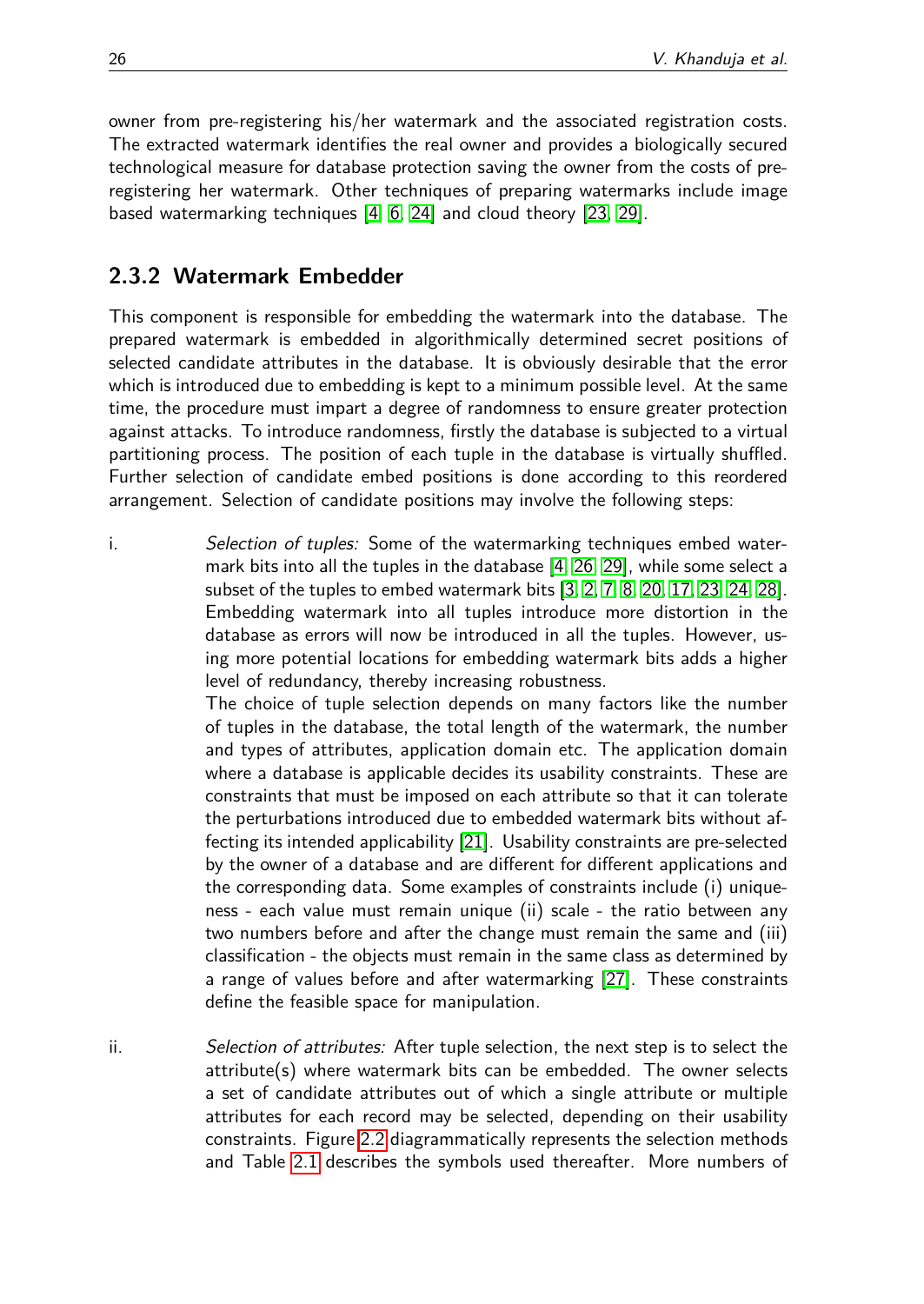| <b>Symbol</b>     | <b>Description</b>                                 |  |
|-------------------|----------------------------------------------------|--|
| $N_t$             | Number of tuples in database                       |  |
| $N_a$             | Number of attributes in database                   |  |
| $N_c$             | Number of candidate attributes selected by owner   |  |
| $N_p$             | Number of partitions in Database selected by owner |  |
| $N_w$             | Number of bits in Watermark                        |  |
| $W\left[i\right]$ | $i$ -th bit of Watermark                           |  |

<span id="page-6-0"></span>

|  |  | Table 2.1: Symbol notations. |
|--|--|------------------------------|
|--|--|------------------------------|

attributes renders more potential locations thereby concealing more watermark bits. It must be noted that with the increase in potential locations, perturbations in the database also increases. Hence, a balance between the two is necessary.

iii. Selection of bit positions in selected attribute: Once the attributes are allocated, the exact bit positions where watermark bit is to be concealed must be decided. The process can use one bit per attribute or multiple bits per attribute depending on usability constraints of the attribute selected. The bit where watermark is embedded is secretly decided among some least significant bit (lsb) positions to ensure minimum distortions. Various techniques employ different methods to embed the full watermark; either the entire watermark is concealed in each partition or only one watermark bit is repeatedly hidden in a given partition.

> In case of sensitive database applications which cannot tolerate distortions such as military and medical fields, one must follow reversible techniques [\[8,](#page-14-2) [9,](#page-14-11) [14,](#page-14-3) [17\]](#page-14-13). Here, the error introduced during embedding phase is reverted back once it reaches its intended user. Such watermarks are referred to as invertible or erasable watermark. Depending upon the sensitivity of database, the watermark embedded is registered with trusted third party and then released on the network. In case of dispute, the embedded watermark sequences are extracted in the next component. Following this, a decision is reached about the ownership in the final component Piracy Detector.

#### **2.3.3 Watermark Extractor**

This component is responsible for extracting the watermark from the watermarked database at the receiver's end. Generally, extraction is the reverse of embedding. For robust watermarking, the bits are embedded multiple times. Hence, each bit is extracted multiple times. The extracted bits are input to a majority voter which counts the number of times  $'1'$  and  $'0'$  are extracted for the same bit watermark position. If the number of ones extracted is more than the number of zeroes, the majority voter assigns the final watermark bit as 1 for that position and vice versa. Majority voting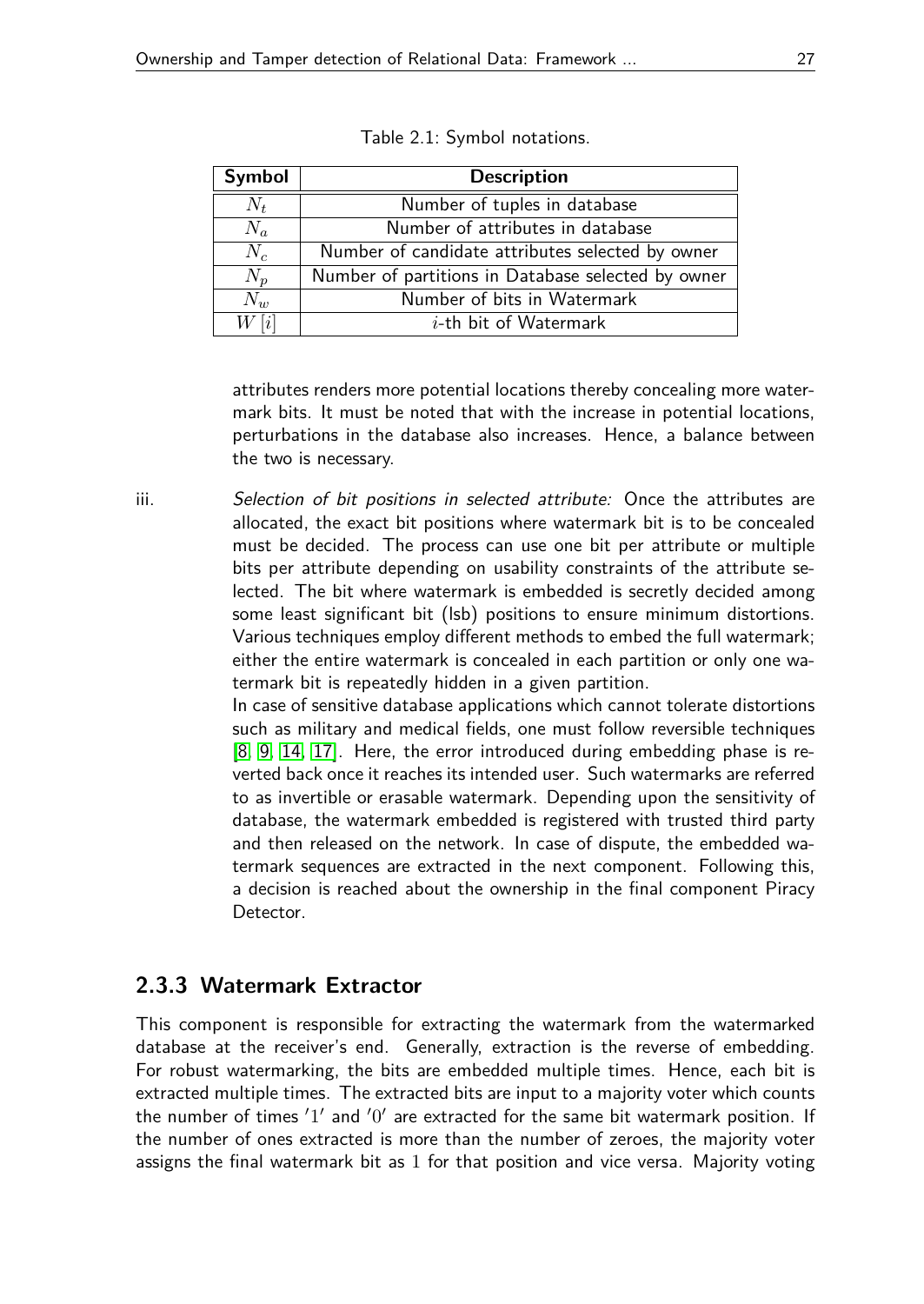

<span id="page-7-0"></span>Figure 2.2: Methods to select attributes.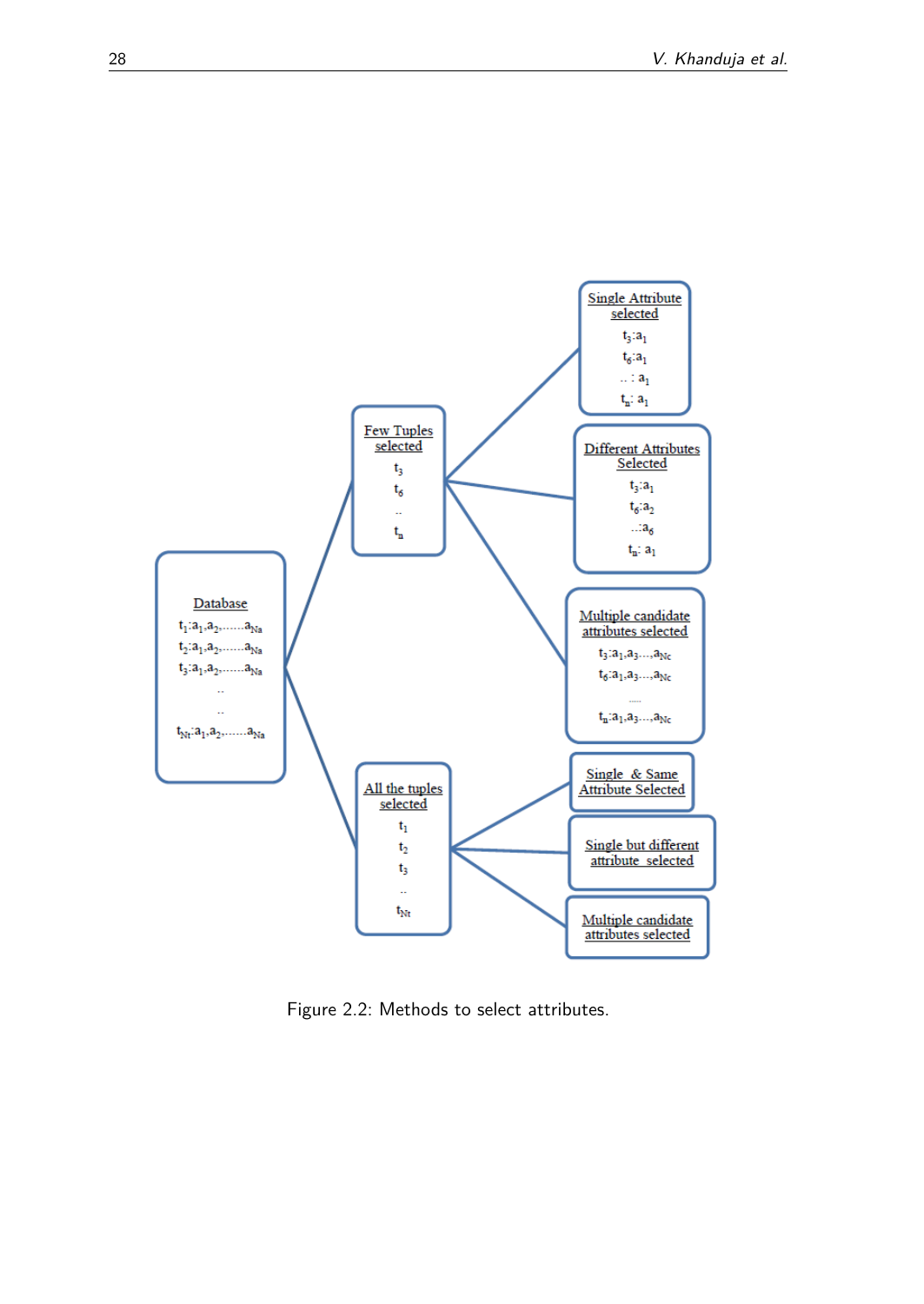is used in nearly all techniques for robust watermarking to extract the bits correctly [\[7,](#page-14-1) [8,](#page-14-2) [9,](#page-14-11) [14,](#page-14-3) [17,](#page-14-13) [24,](#page-15-8) [26,](#page-15-2) [27,](#page-15-3) [28\]](#page-15-7).

As a further step towards watermark recovery, error correcting codes can be used to accurately extract the watermark bits. Extra bits required for error correction are embedded along with the watermarking bits during embedding. At the time of extraction, using these error correcting bits one can rectify the errors introduced accidentally during transmission or deliberately by an attacker.

#### **2.3.4 Piracy Detector**

The watermark bits extracted from a suspected database are matched with the corresponding bits of the original watermark. If the number of matches *m* is very few or very large we suspect piracy. To assess very few and very large quantities, a threshold *τ* must be set up. A small value *a* ∈ (0*,* 1) is used as a significance level of test and the pre-set threshold value  $\tau$  is found by Eq.[\(2.1\)](#page-8-1) [\[2\]](#page-13-0):

<span id="page-8-1"></span>
$$
\tau = \max \left\{ t \in [0, N_w/2] \right\} : \sum_{i=t}^{N_w - t} b(i; N_w, 1/2) \ge 1 - a \tag{2.1}
$$

where

$$
b(k; n, p) = \frac{n! p^{k} (1-p)^{n-k}}{k! (n-k)!}.
$$

We suspect piracy if either  $m < \tau$  or  $m > \omega - \tau$ , as the probability of so few or so many matches is less than or equal to *a*.

## <span id="page-8-0"></span>**2.4 Fragile Watermarking Model (FWM)**

Fragile watermarking techniques aim at tamper detection. The watermark usually acts as a signature of the database. Even the slightest alterations made to a database, deliberately or otherwise, will immediately alter its signature and hence its watermark. The tampering effect can therefore be detected. We present a fragile watermarking model (FWM) and discuss the functioning of various components involved in it. The components of the FWM are shown in Fig.[\(2.3\)](#page-9-0).

#### **2.4.1 Watermark Preparator**

A watermark is created by using all the values of each and every datum in the database. For creating a watermark, the signature of the database is generated by concatenating all attribute values and applying a secure hash function on it using a secret key. Next, the hashes of all tuples (tuple hash) are concatenated to get the final database hash. The secure hash function not only introduces randomization but also generates a fixed length output from a variable length input. Any suitable hash functions like MD5 or SHA-512 can be applied [\[25\]](#page-15-10). In [\[15\]](#page-14-10), authors have proposed watermark generation based on content characteristics of numeric data values. Watermark consists of relative frequencies of digits in all the data values, relative frequency of each length of data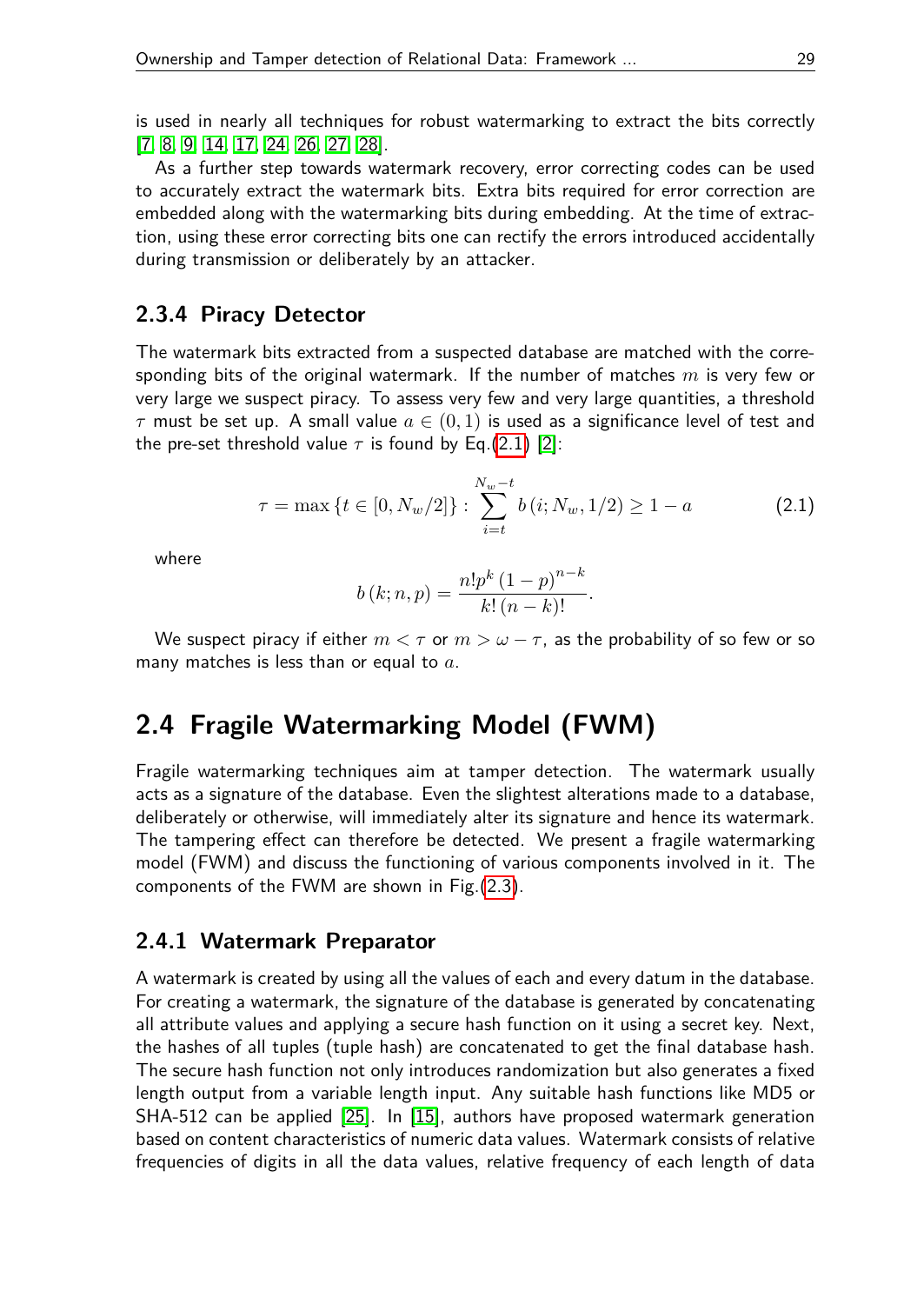

<span id="page-9-0"></span>Figure 2.3: Components of FWM.

value and relative frequency of each range of data value. This helps in characterizing malicious modifications in the database.

#### **2.4.2 Watermark Embedder**

The prepared watermark is concealed within the database. Potential locations to hide the watermark are secretly decided by the database owner. These are generally *lsbs* of the important attributes. Such embedding  $\mathit{lsb}$  positions must obviously be excluded while preparing the watermark. The watermark is embedded once to attain tamper detection. In fragile watermarking, the embedder may or may not use database partitioning. If the database is partitioned, then the watermark of different partitions is created separately and embedded into the database. Such techniques distort the database by embedding the watermark [\[10\]](#page-14-8).

A distortion-free embedding technique is proposed in the literature [\[5,](#page-14-7) [11,](#page-14-9) [15,](#page-14-10) [22\]](#page-15-5). In [\[22\]](#page-15-5), the watermark is embedded by re-ordering the tuples. The database is partitioned and each partition is watermarked independently. The partition hash is computed for each partition separately that acts as a watermark for that particular partition. The length of watermark is made equal to the number of tuple pairs in a partition. To embed the watermark, in each tuple pair, their tuple hash values are compared. If the watermark bit is  $'1'$ , the tuples are arranged in decreasing order, according to their tuple hash, else in increasing order.

In [\[5,](#page-14-7) [15\]](#page-14-10), authors proposed a zero-watermarking technique by not embedding the watermark into the database. The generated watermark is registered with the Certification Authority (CA) for certification purpose. This averts watermarking from being a complete self-help measure.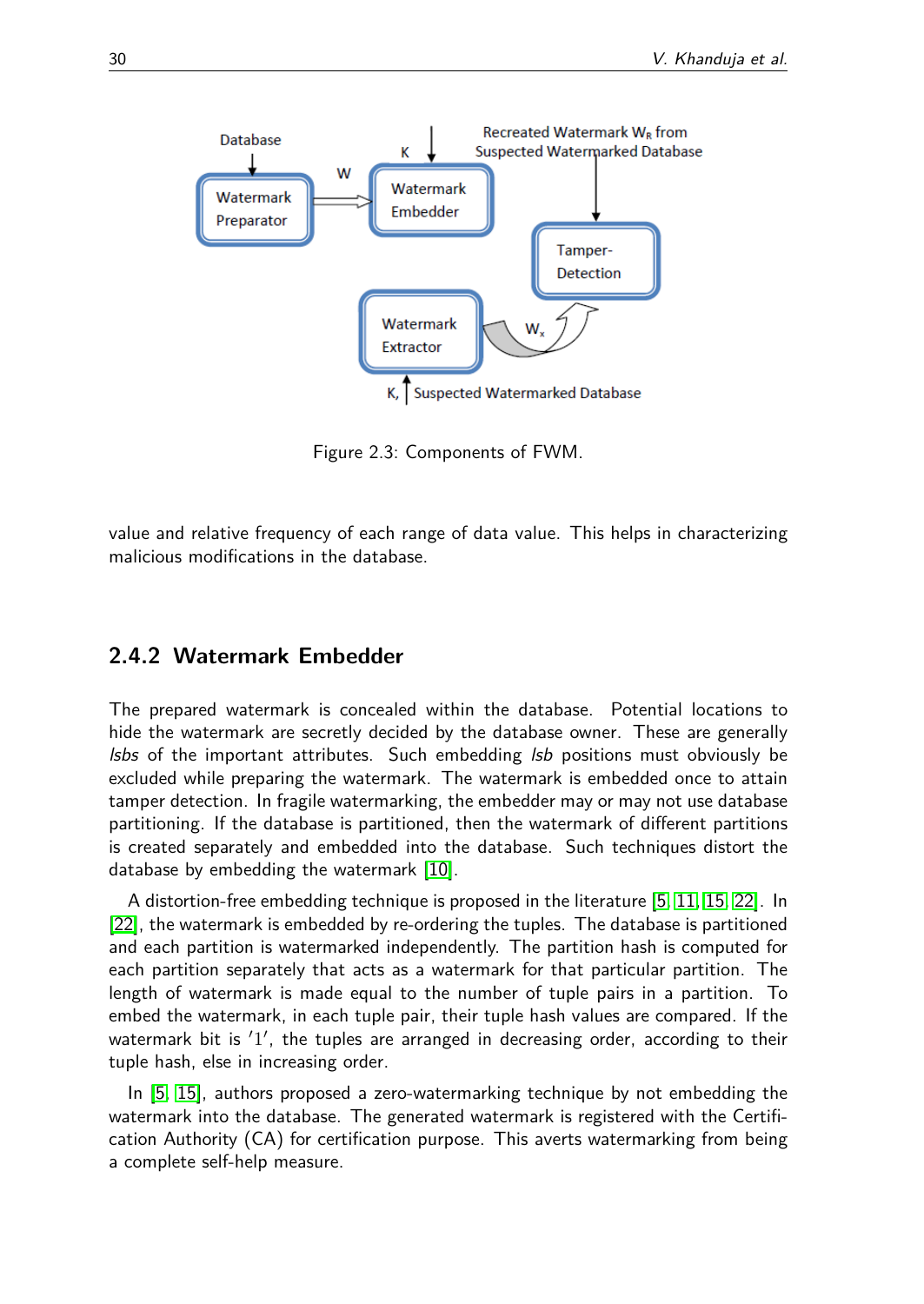#### **2.4.3 Watermark Extractor**

Whenever the database is freely available on network, there exists the menace of integrity attacks. An affected database is a suspected database. The watermark extractor is responsible for reliably extracting the embedded watermark from a suspected database. This involves the reverse of embedding procedure. The extracted watermark is passed to the next component for tamper detection.

#### **2.4.4 Tamper Detection**

Tamper detection takes place at the receiver's side. Watermark *W<sup>X</sup>* extracted from the suspected database is compared with the watermark *W<sup>R</sup>* re-generated from the same suspected database to detect temperedness. Let the original embedded watermark be *W*. We now consider the following cases:

- 1. There were no integrity attacks. If neither the data nor the watermark were changed, then  $W_R = W$  and  $W_X = W$ . Thus, the two watermarks will match  $(W_R = W_X).$
- 2. The content of the database was changed but not the embedded watermark. Then, re-generated watermark will not be the same as the original watermark, i.e.  $W_R \neq W$ . Thus,  $W_X \neq W_R$ , and the tampering event will surely be detected.
- 3. The raw data in the database was not changed but the embedded watermark was changed. Hence  $W_R = W$  but due to tampering,  $W_X$  changes. Hence,  $W_X \neq W_R$ , and the tampering is detected.
- 4. Both the content of the database as well as the embedded watermark were changed. This case has a very remote chance of the two new watermarks produced as a result of the changes to the database and the embedded watermark respectively, turns out to be exactly the same. Hence,  $W_X \neq W_R$  and the tampering is detected.

# <span id="page-10-0"></span>**2.5 Security Analysis**

The security of embedded watermarks must be properly ensured since any damage to the watermark or the database can compromise with the authenticity of the watermarked document and result in loss of crucial information. Assume that Alice is the owner of a database *R*. The watermark *W* is embedded to generate a watermarked database  $R_w$ . We assume that attacker Mallory does not have access to  $R$  and has no knowledge of the secret information used in embedding the watermark. Mallory may try to execute malicious attacks or benign updates on a watermarked database with the intention of distorting the embedded watermark. Following are malicious attacks which Mallory can perform on *R<sup>w</sup>* [\[12,](#page-14-12) [21,](#page-15-1) [26\]](#page-15-2).

**Subset Addition Attack:** In this attack Mallory adds certain tuples to the existing database with an intention to destroy the watermark. These added tuples act as noise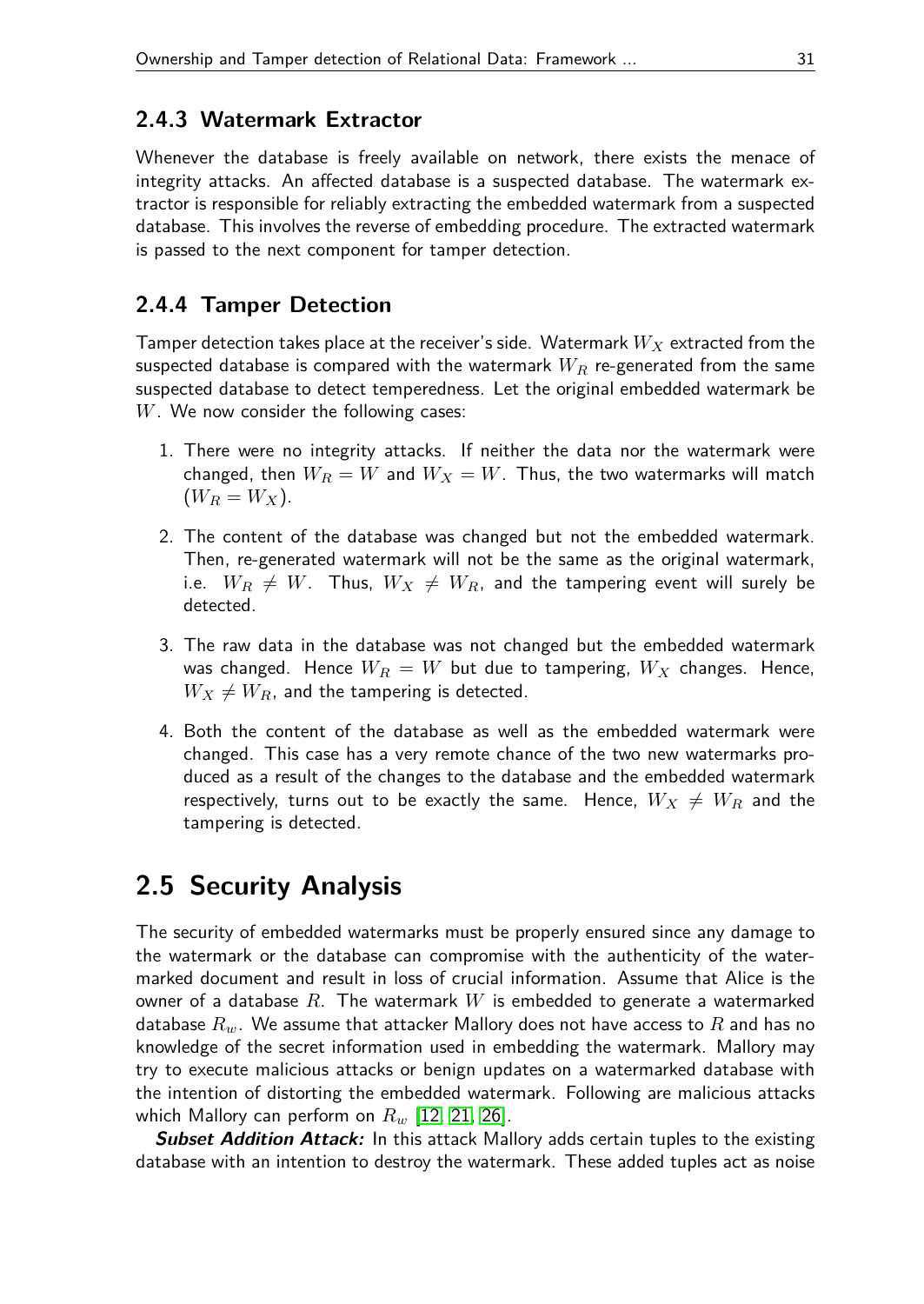in the database. Watermarking technique should ensure that even after adding tuples, the owner should be able to successfully extract the watermark from the database.

Newly added tuples may belong to any of the virtual partitions [\[17\]](#page-14-13). Now, if there is uniform partitioning, almost equal numbers of tuples will belong to all the partitions. With random additions, one can assume that noise is also equally distributed amongst the partitions. The technique where a single watermark bit is embedded repeatedly in a partition is highly resilient towards subset addition attacks. Owing to redundancy of the same watermark bit in a partition, a majority voting will output the more frequent value for each watermark bit position. The watermark will start getting spoiled only if (i) the noise reaches more than  $50\%$  of tuples in a partition and (ii) a majority of the bits extracted from noise turns out to be the inverse of the embedded bit. Note that a partially extracted watermark can still be utilized to match the original.

**Subset Deletion Attack:** In this attack, Mallory may delete certain tuples from the database to delete the watermark. To make the technique resilient to this attack, the watermark must be scattered throughout the entire database. The use of secret keys at various steps of embedding conceals the watermark as Mallory cannot guess the potential locations and can only randomly delete tuples from the database. Note that Mallory can delete tuples up to a certain limit after which the database itself becomes useless.

More redundant the watermark insertion, more resilient it is to subset deletion attacks. The watermark must be embedded into significant parts of the database which is inseparable from it.

The technique where a single watermark bit is embedded repeatedly in a partition is highly resilient towards this attack. After tuple deletion attack, if single tuple per partition is left, then watermark bit can be successfully extracted from that partition. Hence, complete watermark can be extracted from subsequent partitions.

**Subset Alteration Attack:** In this attack, Mallory may alter the values within database with an intention to distort the database. Since she does not know the potential locations, she may randomly alter the values within a database. However, Mallory can alter the values only within the usability constraints so that the data remains useful. Embedding the data in fixed *Isb* positions turns out to be a less resilient approach in this case. By altering all the *Isbs* Mallory can easily destroy the watermark. To counter this, one must select the actual embedding positions with a secure randomized function making it difficult for Mallory to anticipate the actual embedding locations.

**Attribute Attack:** In this attack, Mallory tries to distort an attribute with an intention to distort the watermark. She may add new attributes or delete existing ones or modify attributes randomly. Techniques which embed watermark into single selected attribute suffer from this attack. To counter this attack, the watermark must be distributed throughout the database profusely.

**Tuple sorting Attack:** In this attack, Mallory rearranges the tuples based on one or more attributes with an intention to distort the watermark. Distortion-free techniques based on tuple reordering are susceptible to this kind of attack. Partitioning based techniques, where tuples are virtually reordered before the watermark is embedded, are resistant to this attack.

**Additive attack:** In this attack, Mallory adds her own watermark to a watermarked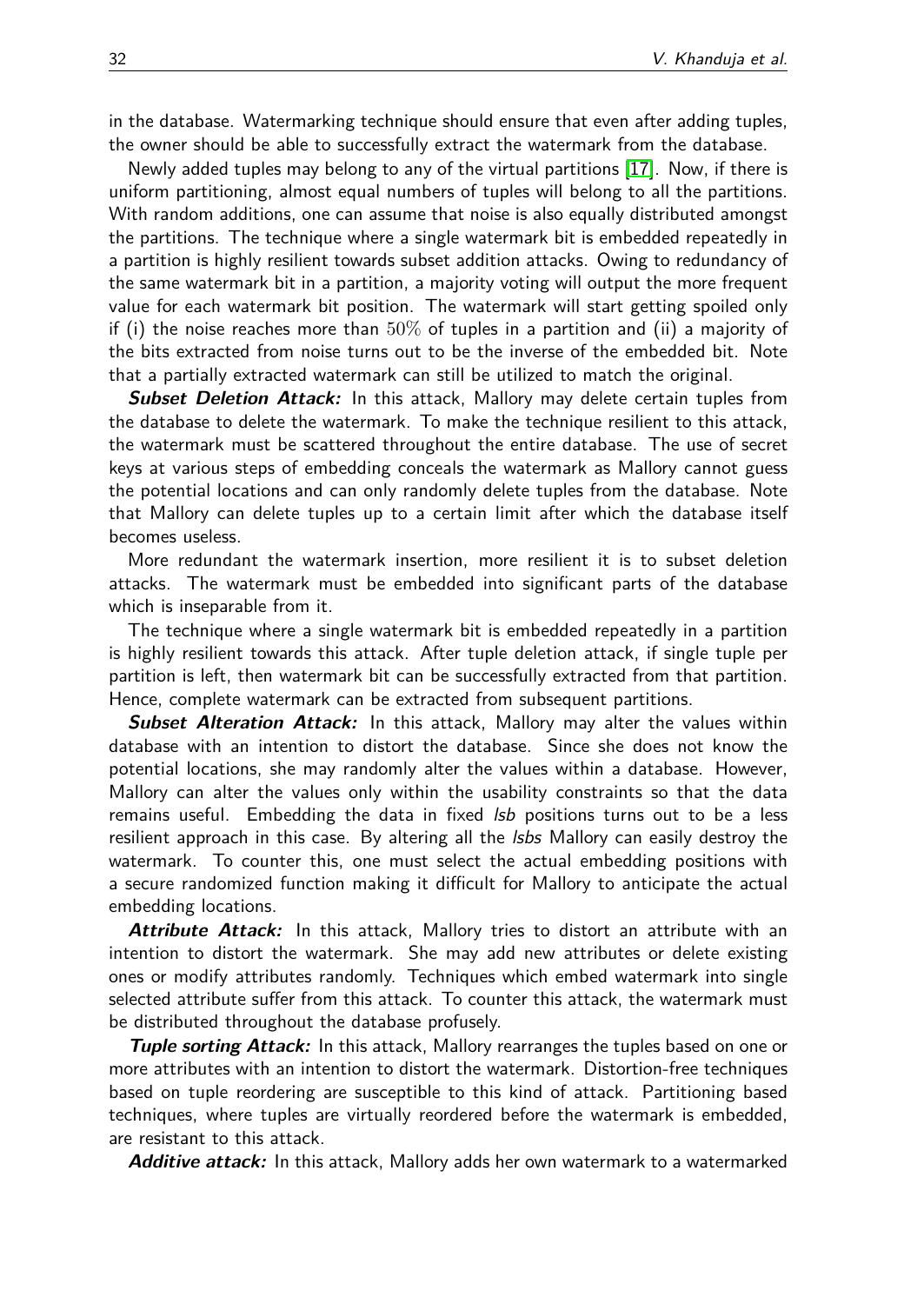

<span id="page-12-0"></span>Figure 2.4: Synchronisation error.

relation. She then claims the ownership. To overcome such a situation, we propose the same solution as discussed by Agrawal et al. [\[2\]](#page-13-0). Both Alice and Mallory are asked to produce the original relation into which watermark is embedded. Mallory will present the database containing Alice's watermark. Now, Alice can easily extract her watermark from that relation and claim ownership while Mallory fails to do so.

**Invertibility Attack:** In the above case, if both Alice and Mallory are able to extract their respective watermarks from the original database, it leads to an invertibility attack. Mallory claims ownership by finding a key which extracts the embedded watermark from the pirated database fortuitously. The probability of this can be made close to zero by carefully selecting the values of secret parameters and length of watermark *Nw*.

**Linear transformation Attack:** An attacker can easily change a database without losing its usability by changing the units of attribute values. In such a case, the database is not considered distorted as the information conveyed by that attribute remains the same. Mallory may alter the attribute values by changing their measuring units. By doing so, she is at will to completely change the values however without losing any information. In doing so, the embedded watermark can get easily erased. An approach to avoid such attacks is to convert the attribute values to the smallest basic unit and then embed the watermark. Similarly, while extracting the watermark, the attribute is converted to the smallest basic unit and then watermark bit is extracted [\[21\]](#page-15-1).

**Synchronization Error:** Whenever there is an attack (perturbation) on a watermarked database, some bits might be lost. While extracting, if some bits in between are missed, the extracted watermark bits arrive out of sequence. Watermarking schemes that use marker tuples are prone to synchronization errors [\[27\]](#page-15-3). Figure [2.4](#page-12-0) shows this kind of error occurring from a tuple deletion attack. Similarly, in the case of tuple addition attack, newly added tuples in between the original tuples can change the order of the extracted watermark bits. To counter this, a single bit is embedded multiple times in one partition barring marker tuples.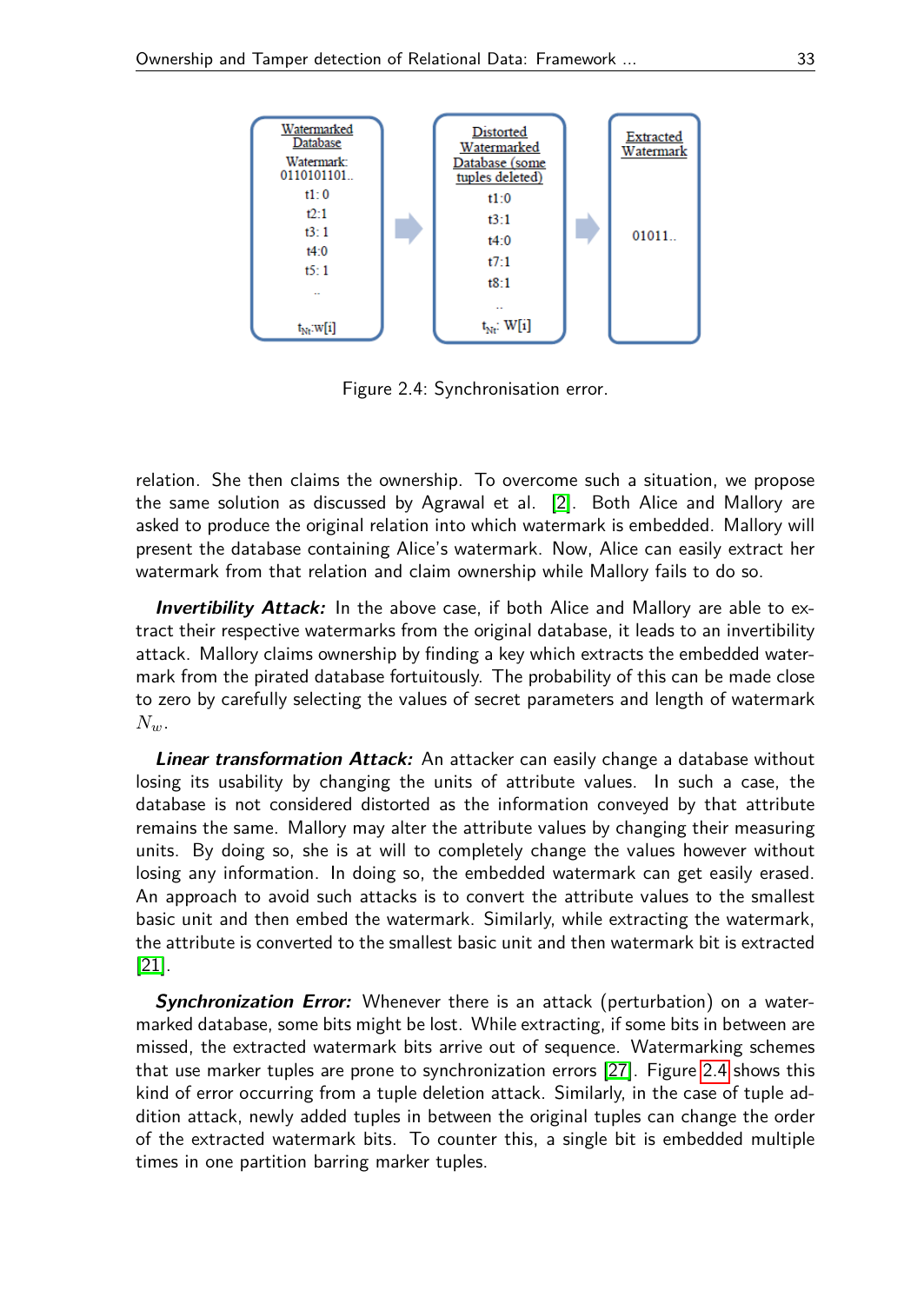## **2.6 Conclusions**

In this chapter we have discussed the robust and tamper detection watermarking technique for Relational databases. We have presented the state-of-the-art in the domain of these two important security issues: (i) Ownership proof and (ii) Tamper detection. We explain the Robust Watermarking Model (RWM) to resolve ownership issues. We have analysed various existing ways to prepare the watermark and to embed the watermark robustly. To resolve integrity issues Fragile Watermarking Model (FWM) is proposed. Theoretical analysis of the tamper detection is done, analysing various cases w.r.t. watermark extracted and re-generated. We discuss various attacks that are possible on databases and present the appropriate security solutions to overcome them.

The area of digital watermarking is rife with challenges and ample research is still ongoing. While several robust watermarking techniques targeting numeric attributes have been reported in the literature, the potential of other non-numeric attributes types must be examined. The bulk of prior research focused on robust watermarking techniques. We now need to develop more fragile watermarking schemes for traditional databases as well as several non structured databases that are flourishing in the web.

Apart from relational databases, suitable techniques must be developed for watermarking Object Relational Databases (ORDBs) and No-SQL databases. ORDBs have recently gained attention due to their various advantages over conventional relational databases. An ORDB merges object oriented modelling techniques such as objects, classes, behavioural aspects of objects and inheritance into a relational database schema and makes use of a query language to extract information from the database. Applications that process multimedia data and require powerful querying capability profitably utilize an ORDB.

Relational Databases does not cope with the scale and agility challenges of modern applications. NoSQL provides this solution by encompassing different database technologies developed with a rise in the volume of data stored about users, objects and products, the frequency in which this data is accessed, and performance and processing needs.

Another area of work is biometrics-based watermarking. This will provide an additional means for safeguarding the interests of owners against illegal claims of ownership. Biometrics-based watermarking is well suited for the distributed applications that require authentication of participants, such as in case of collaborative software development. Given these promising research directions, we hope to see a boost in investigative efforts on digital watermarking with a thrust on database security.

## **References**

- <span id="page-13-1"></span>[1] [http://www.authenticationworld.com/Authentication-Biometrics/](http://www.authenticationworld.com/Authentication-Biometrics/index.html) [index.html](http://www.authenticationworld.com/Authentication-Biometrics/index.html).
- <span id="page-13-0"></span>[2] R. Agrawal, P.J. Haas, and J. Kiernan. Watermarking relational data: framework, algorithms and analysis. The VLDB Journal, 12(2):157–169, 2003.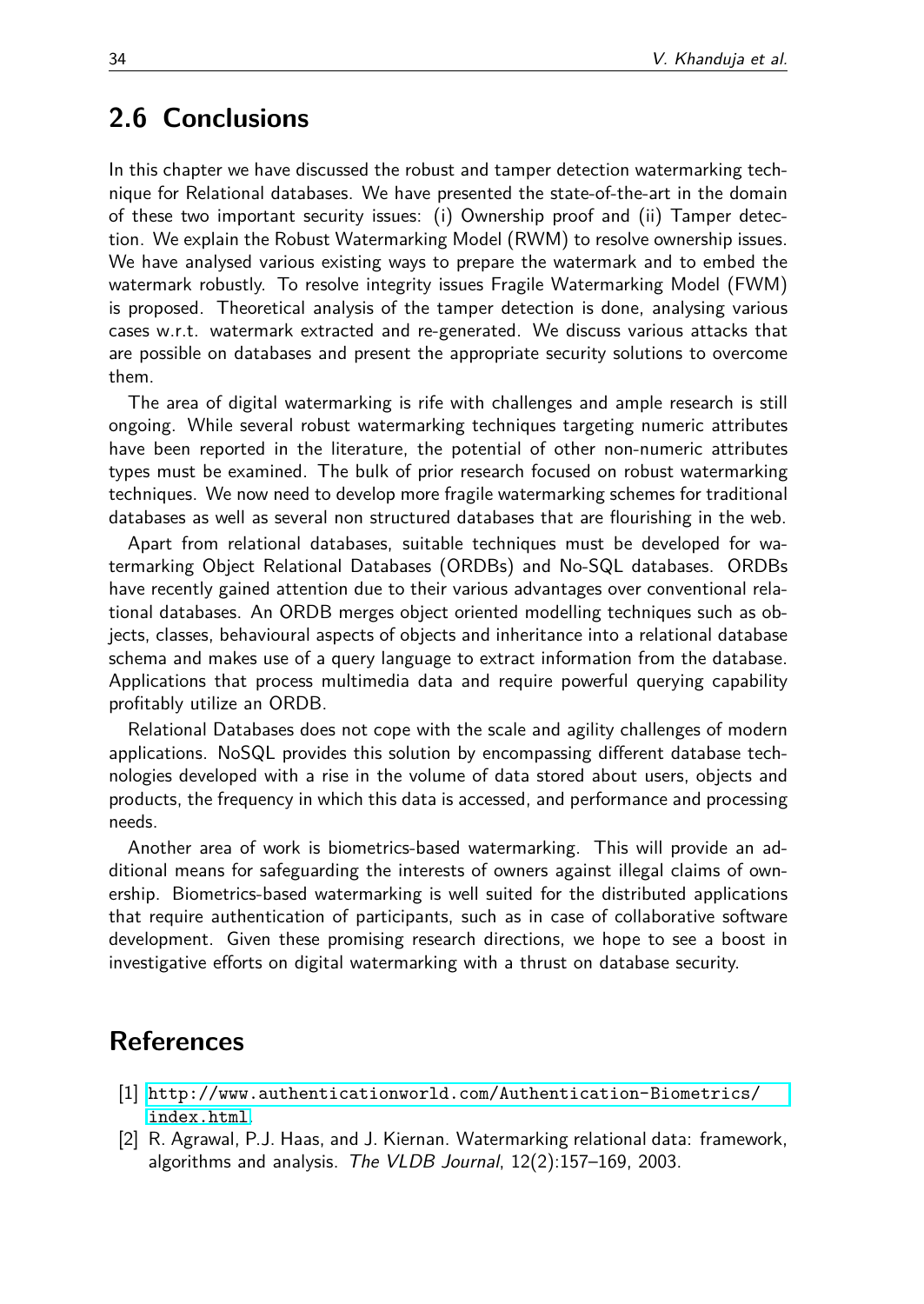- <span id="page-14-0"></span>[3] R. Agrawal and J. Kiernan. Watermarking relational databases. In 28th International Conference on Very Large Data Bases (VLDB), pages 155–166, 2002.
- <span id="page-14-14"></span>[4] A. Al-Haj and A. Odeh. Robust and blind watermarking of relational database systems. Journal of Computer Science, 4(12):1024–1029, 2008.
- <span id="page-14-7"></span>[5] L. Camara, J. Li, R. Li, and W. Xie. Distortion-free watermarking approach for relational database integrity checking. Mathematical Problems in Engineering, 2014(Article ID 697165):10 pages, 2014.
- <span id="page-14-15"></span>[6] X. Chen, P. Chen, Y. He, and L. Li. A self-resilience digital image watermark based on relational database. In International Symposium on Knowledge Acquisition and Modeling (KAM), pages 698–702, 2008.
- <span id="page-14-1"></span>[7] X. Cui, X. Qin, and G. Sheng. A weighted algorithm for watermarking relational databases. Wuhan University Journal of Natural Sciences, 12(1):79–82, 2007.
- <span id="page-14-2"></span>[8] M.E. Farfoura, S.J. Horng, J.L. Lai, R.S. Run, R.J. Chen, and M.K. Khan. A blind reversible method for watermarking relational databases based on a timestamping protocol. Expert Systems with Applications, 39(3):3185–3196, 2012.
- <span id="page-14-11"></span>[9] J. Franco-Contreras, G. Coatrieux, F. Cuppens, N. Cuppens-Boulahia, and C. Roux. Robust lossless watermarking of relational databases based on circular histogram modulation. IEEE Transactions on Information Forensics and Security, 9(3):397–410, 2014.
- <span id="page-14-8"></span>[10] H. Guo, Y. Li, A. Liu, and S. Jajodia. Fragile watermarking scheme for detecting malicious modifications of database. Information Sciences, 176(10):1350–1378, 2006.
- <span id="page-14-9"></span>[11] J. Guo. Fragile watermarking scheme for tamper detection of relational database. In International Conference on Computer and Management (CAMAN), pages 1– 4, 2011.
- <span id="page-14-12"></span>[12] R. Halder, S. Pal, and A. Cortesi. Watermarking techniques for relational databases: survey, classification and comparison. Journal of Universal Computer Science, 16(21):3164–3190, 2010.
- <span id="page-14-4"></span>[13] D. Hanyurwimfura, Y. Liu, and Z. Liu. Text format based relational database watermarking for non-numeric data. In International Conference on Computer Design and Applications (ICCDA), volume 4, pages V4–312–V4–316, 2010.
- <span id="page-14-3"></span>[14] S. Iftikhar, M. Kamran, and Z. Anwar. RRW - a robust and reversible watermarking technique for relational data. IEEE Transactions on Knowledge and Data Engineering, 27(4):1132–1145, 2015.
- <span id="page-14-10"></span>[15] A. Khan and S.A. Husain. A fragile zero watermarking scheme to detect and characterize malicious modifications in database relations. The Scientific World Journal, 2013(Article ID 796726):16 pages, 2013.
- <span id="page-14-5"></span>[16] V. Khanduja, S. Chakraverty, and O.P. Verma. Robust watermarking for categorical data. In IEEE International Conference on Control, Computing, Communication and Materials (ICCCCM), pages 174–176, 2013.
- <span id="page-14-13"></span>[17] V. Khanduja, S. Chakraverty, O.P. Verma, and N. Singh. A scheme for robust biometric watermarking in web databases for ownership proof with identification. In International conference on Active Media Technology (AMT), volume 8610 of LNCS, pages 212–225, 2014.
- <span id="page-14-6"></span>[18] V. Khanduja, S. Chakraverty, O.P. Verma, R. Tandon, and S. Goel. A robust multiple watermarking technique for information recovery. In IEEE International